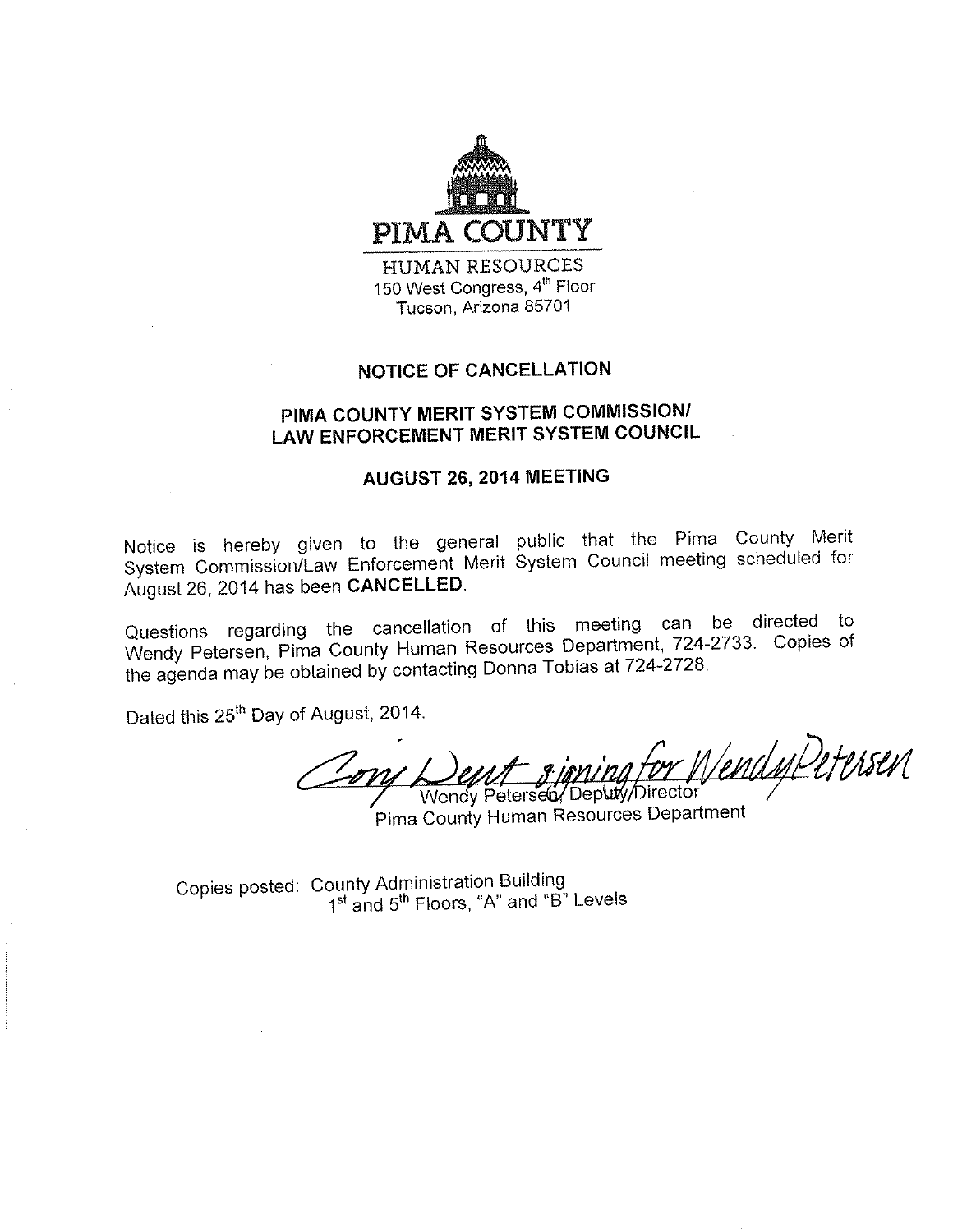### PIMA COUNTY MERIT SYSTEM COMMISSION/ LAW ENFORCEMENT MERIT SYSTEM COUNCIL

An Open Meeting of the Pima County Merit System Commission/Law Enforcement Merit System Council will be held on **Tuesday, August 26, 2014, Wednesday, August 27, 2014 and Thursday, August 28, 2014 convening at 9:00 a.m., (or at other such time to which the hearing may be continued)**, in the Human Resources Conference Room, located on the 4th floor, 150 West Congress, Tucson, Arizona to discuss the business of the Pima County Merit System Commission and the Pima County Law Enforcement Merit System Council.

\*\*\*\*\*\*\*\*\*\*\*\*\*\*\*\*\*\*\*\*\*\*\*\*\*\*\*\*\*\*\*\*\*\*\*\*\*\*\*\*\*\*\*\*\*\*\*\*\*\*\*\*\*\*\*\*\*\*\*\*\*\*\*\*\*\*\*\*\*\*\*\*\*\*\*\*\*\*\*\*\*\*\*\*\*\*\*\*\*\*\*\*\*\*\*\*\*\*\*\*\*\*\*\*\*\*\*\*\*\*

#### **SECOND AMENDED AGENDA**

- A. Roll Call
- B. Pledge of Allegiance
- C. Approval of Minutes 1. Open Meeting of April 14, 2014 3. Open meeting of April 16, 2014 2. Open Meeting of April 15, 2014 4. Executive Session April 16, 2014 D. Other Business 1. **Proposed Revisions to the Merit System Rules** *Discussion and Action: 2.* **Proposed Revisions to the Law Enforcement Merit System Rules**
- E. Hearing and Decision on Appeal *Hearing Officer Report:* None
- F. Appeal Hearing *Discussion and Action:* Theresa Sheridan v Pima County Attorney's Office

- G. Legal Consultation None
- H. Executive Session

The Pima County Merit System Commission/Law Enforcement Merit System Council may conduct one or more Executive Sessions concerning any matter on the Open Meeting Agenda for any or all of the following purposes:

- (a) discussion or consideration of employment, assignment, appointment, promotion, demotion, dismissal, salaries, disciplining or resignation of a public officer, appointee, or employee of the County of Pima, pursuant to ARS §38-431.03(A)(1); and/or
- (b) discussion or consideration of records exempt from public inspection, including the receipt and discussion of information or testimony that is specifically required to be maintained as confidential by state or federal law, pursuant to ARS §38-431.03(A)(2); and/or
- (c) discussion or consultation for legal advice with the attorney or attorneys for the Commission/ Council, pursuant to ARS §38-431.03(A)(3); and/or
- (d) discussion or consultation with the attorneys for the public body in order to consider its position and instruct its attorneys regarding the Commission's/Council's position in pending or contemplated litigation or in settlement discussions conducted in order to avoid or resolve litigation, pursuant to ARS §38-431.03(A)(4).
- I. Adjournment

\*\*\*\*\*\*\*\*\*\*\*\*\*\*\*\*\*\*\*\*\*\*\*\*\*\*\*\*\*\*\*\*\*\*\*\*\*\*\*\*\*\*\*\*\*\*\*\*\*\*\*\*\*\*\*\*\*\*\*\*\*\*\*\*\*\*\*\*\*\*\*\*\*\*\*\*\*\*\*\*\*\*\*\*\*\*\*\*\*\*\*\*\*\*\*\*\*\*\*\*\*\*\*\*\*\*

Pursuant to A.R.S. §38-431.02, notice is hereby given that a meeting will be conducted at the time and date set forth above, and on any subsequent date or dates to which this meeting or any hearing which is a party thereof may be continued. Questions regarding this meeting can be directed to Allyn Bulzomi, Pima County Human Resources Department, by calling (520) 724-2732. Copies of the agenda may be obtained by contacting Donna Tobias at 724-2728 or at www.pima.gov/hr/commissions.html.

Should you require ADA accommodations, please contact Employment Rights five days prior to the meeting at (520) 724-2728.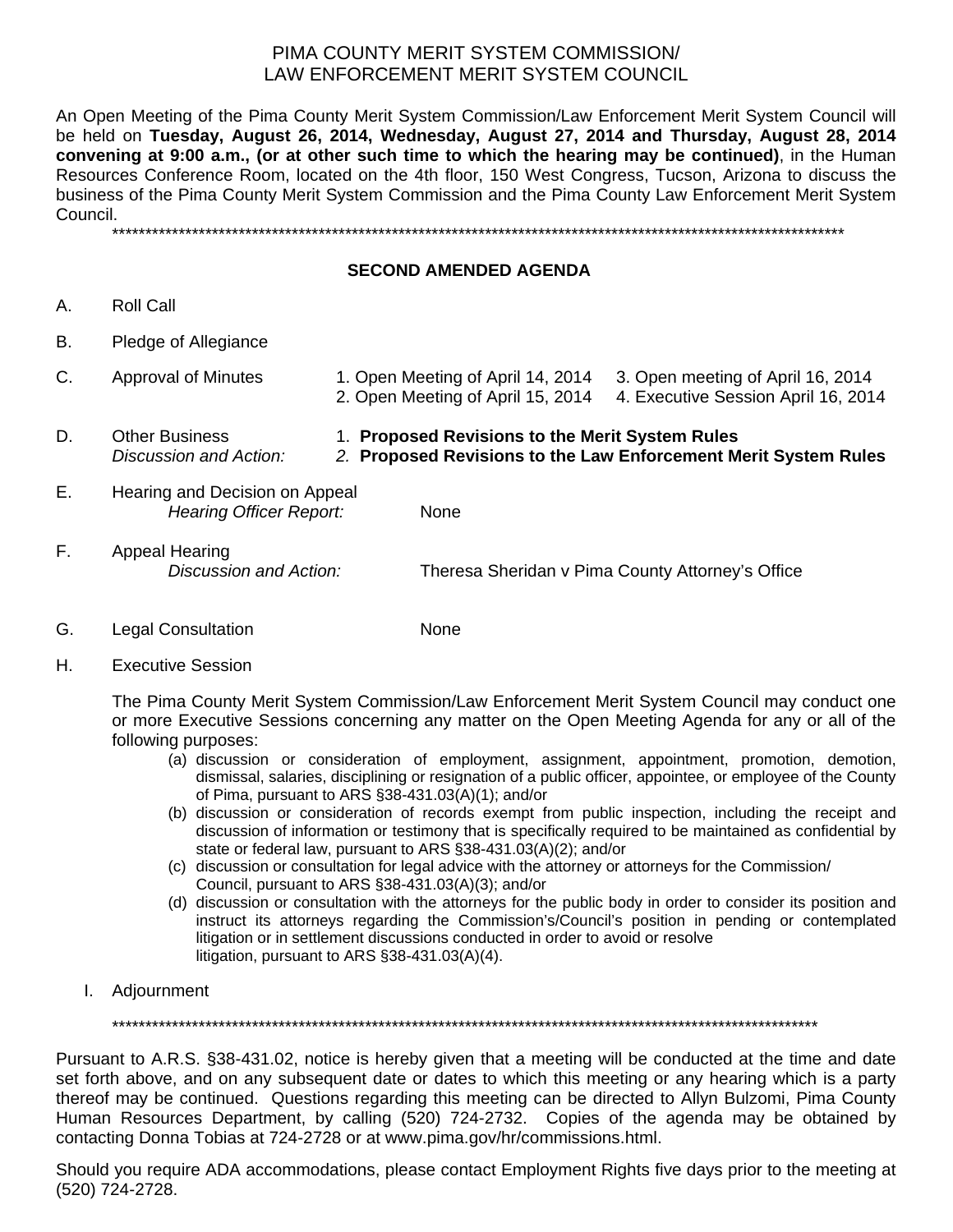## PIMA COUNTY MERIT SYSTEM COMMISSION/ LAW ENFORCEMENT MERIT SYSTEM COUNCIL

An Open Meeting of the Pima County Merit System Commission/Law Enforcement Merit System Council will be held on **Tuesday, August 26, 2014, Wednesday, August 27, 2014 and Thursday, August 28, 2014 convening at 9:00 a.m., (or at other such time to which the hearing may be continued)**, in the Human Resources Conference Room, located on the 4th floor, 150 West Congress, Tucson, Arizona to discuss the business of the Pima County Merit System Commission and the Pima County Law Enforcement Merit System Council.



G. Legal Consultation None

H. Executive Session

The Pima County Merit System Commission/Law Enforcement Merit System Council may conduct one or more Executive Sessions concerning any matter on the Open Meeting Agenda for any or all of the following purposes:

- (a) discussion or consideration of employment, assignment, appointment, promotion, demotion, dismissal, salaries, disciplining or resignation of a public officer, appointee, or employee of the County of Pima, pursuant to ARS §38-431.03(A)(1); and/or
- (b) discussion or consideration of records exempt from public inspection, including the receipt and discussion of information or testimony that is specifically required to be maintained as confidential by state or federal law, pursuant to ARS §38-431.03(A)(2); and/or
- (c) discussion or consultation for legal advice with the attorney or attorneys for the Commission/ Council, pursuant to ARS §38-431.03(A)(3); and/or
- (d) discussion or consultation with the attorneys for the public body in order to consider its position and instruct its attorneys regarding the Commission's/Council's position in pending or contemplated litigation or in settlement discussions conducted in order to avoid or resolve litigation, pursuant to ARS §38-431.03(A)(4).
- I. Adjournment

\*\*\*\*\*\*\*\*\*\*\*\*\*\*\*\*\*\*\*\*\*\*\*\*\*\*\*\*\*\*\*\*\*\*\*\*\*\*\*\*\*\*\*\*\*\*\*\*\*\*\*\*\*\*\*\*\*\*\*\*\*\*\*\*\*\*\*\*\*\*\*\*\*\*\*\*\*\*\*\*\*\*\*\*\*\*\*\*\*\*\*\*\*\*\*\*\*\*\*\*\*\*\*\*\*\*

Pursuant to A.R.S. §38-431.02, notice is hereby given that a meeting will be conducted at the time and date set forth above, and on any subsequent date or dates to which this meeting or any hearing which is a party thereof may be continued. Questions regarding this meeting can be directed to Allyn Bulzomi, Pima County Human Resources Department, by calling (520) 724-2732. Copies of the agenda may be obtained by contacting Donna Tobias at 724-2728 or at www.pima.gov/hr/commissions.html.

Should you require ADA accommodations, please contact Employment Rights five days prior to the meeting at (520) 724-2728.